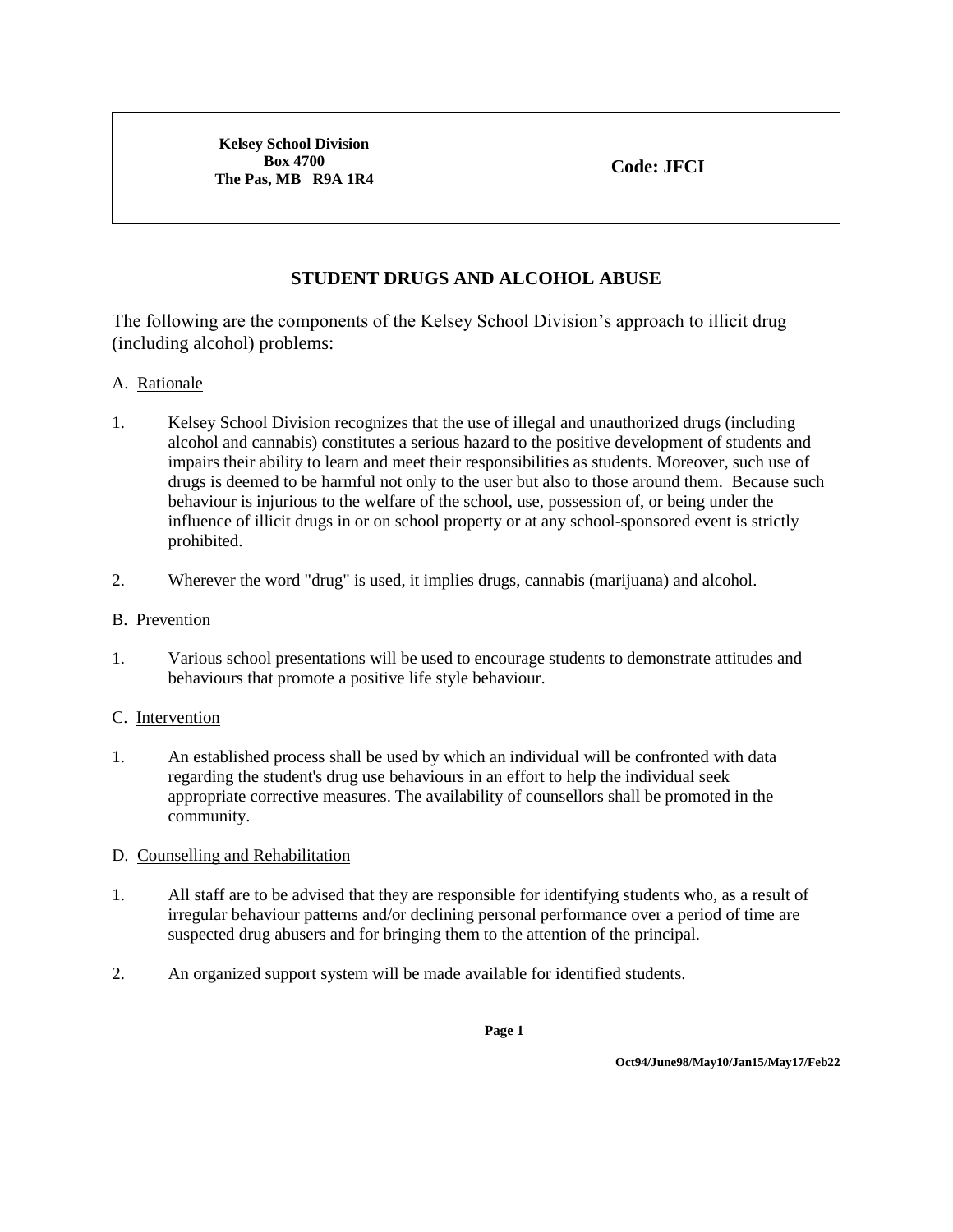### E. Staff Development

1. Staff members will be provided with an opportunity to acquire the knowledge and skills to identify and respond to drug problems of students.

## F. Process

- 1. If a staff member has reason to believe that a student is illegally using drugs during the normal school day, the staff member must report this suspicion to the principal immediately.
- 2. When a student is found during the regular school day or at a school sponsored event to be in possession or under the influence of unauthorized drugs, the school principal may impose disciplinary measures independent of court action.
- 3. If a principal has reasonable grounds for believing that a student is in possession of, or under the influence of alcohol, cannabis or other illicit drugs, the principal shall notify the appropriate authorities and parents of minor students and shall impose disciplinary measures.
- 4. If a student is involved with selling or distributing alcohol, cannabis or other illicit drugs, Policy JFCIA will be utilized.

### G. Disciplinary Measures

Any student in violation of the provisions herein shall be subject to the following disciplinary procedure:

- 1. First Offence: On the first violation, the principal shall:
- a) refer the matter to the police for legal action where appropriate;
- b) suspend the student for such a period as deemed necessary while remaining within the provision of the Public Schools Act;
- c) notify a parent/guardian of the action taken, where appropriate;
- d) submit a detailed report with recommendations to the Superintendent, who may take further action on the recommendation;

**Page 2**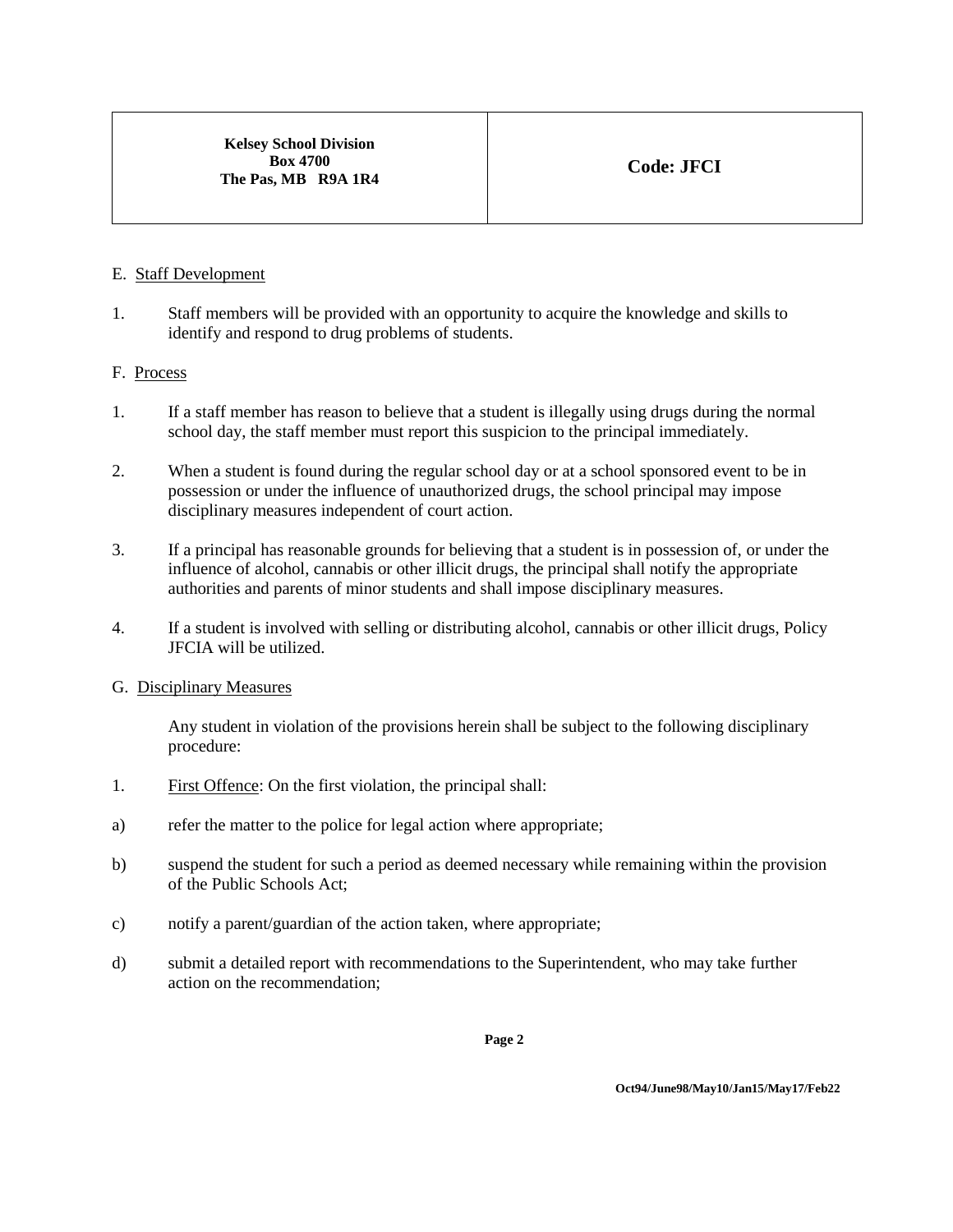- e) set up a conference with the parent(s)/guardian(s), student, and any other resource deemed appropriate;
- f) establish conditions and expectations to be met by the student and parent(s)/guardians(s) before the student is readmitted to school. These will include the following:
	- i) a written statement and commitment by the student and parent(s)/guardian(s) that such occurrence will not happen again;
	- ii) a commitment by the parent(s)/guardian(s) and student to make provisions, acceptable to the school authorities, to seek and receive help (medical, psychological, psychiatric) to overcome the problem;
	- iii) acceptance by the student of their responsibility to keep up to date in school studies;
	- iv) a written declaration by the student agreeing to abide by the rules and regulations of the school;
	- v) receipt and acceptance by the parent(s)/guarian(s) and the student of a written warning (prepared by the principal) that the next offence regarding drugs will result in an indefinite suspension pending a review of the case which may result in a recommendation for expulsion;
	- vi) other conditions depending on the circumstances.

# 2. Repeat Offence

- a) The principal will refer the case to the police for legal action where appropriate.
- b) The principal will notify the parent(s)/guardian(s) where appropriate, and give written notice that the student has been suspended indefinitely and that expulsion is being considered.
- c) The principal will submit a detailed report of the case with recommendations to the Superintendent.
- d) The Superintendent will review the case submitted, and if expulsion of the student is recommended and warranted, will make this recommendation to the Board.
- e) The Board shall make the final decision on the case.